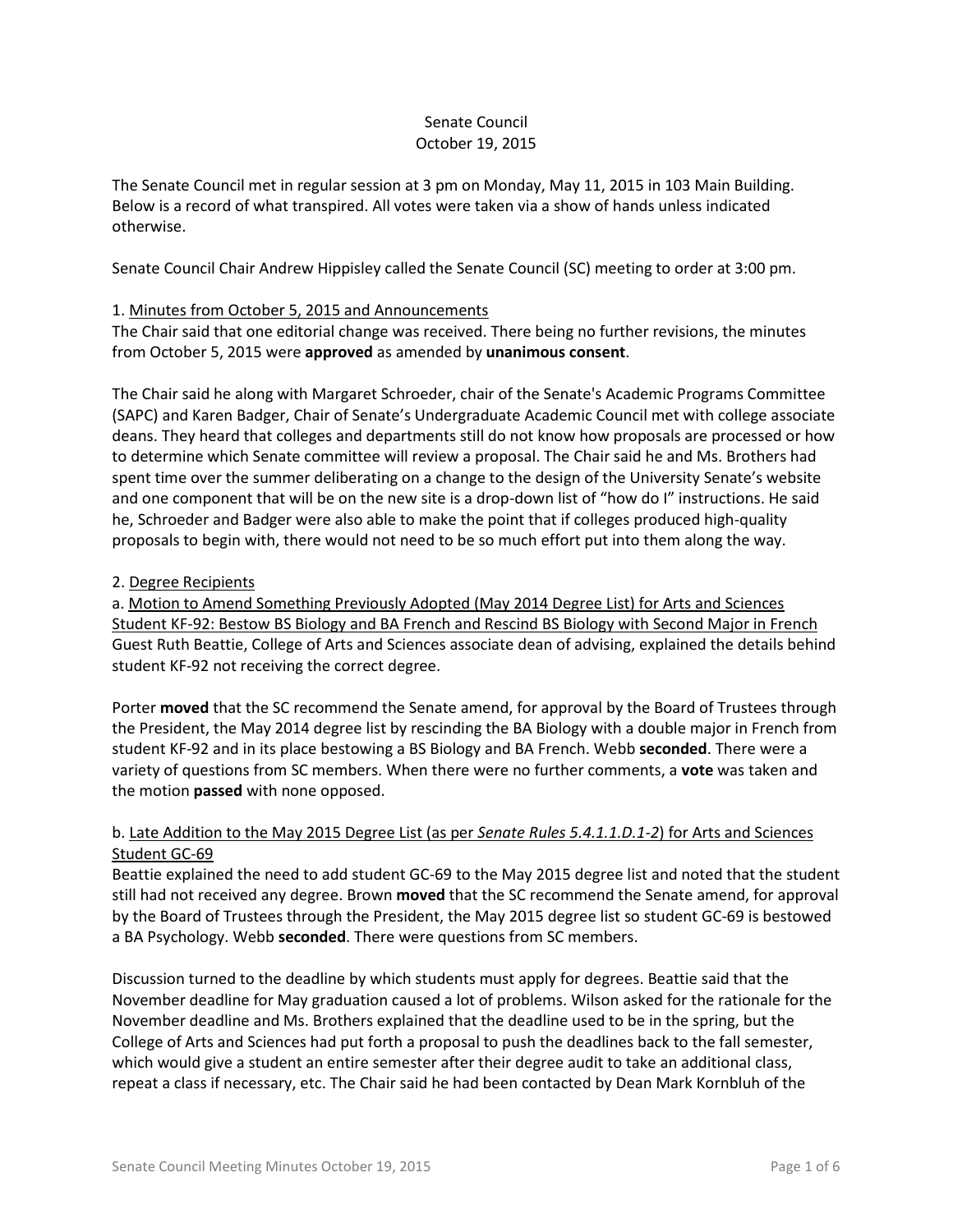College of Arts and Sciences and that the Chair had suggested Dean Kornbluh submit a proposal to change the dates.

After additional discussion, a **vote** was taken and the motion **passed** with none opposed.

## 3. Proposed Changes to 2015-2016 Winter Calendar (Change Dates for Registration)

The Chair explained that the Registrar had noticed an error in the calendar for winter 2015-16 regarding dates for registration. The dates should be November  $2 - 24$ , 2015, but the approved calendar had the dates of October 26 – November 17. Mazur **moved** to change the dates from October 26 – November 17 to November 2 – 24, 2015 and Brown **seconded**. There was no discussion. A **vote** was taken and the motion **passed** with none opposed.

## 4. Committee Reports

a. Senate's Academic Organization and Structure Committee (SAOSC) - Ernie Bailey, Chair

i. Proposed Name Change of School of Journalism and Telecommunications to School of Journalism and Media

Bailey, the chair of Senate's Academic Organization and Structure Committee (SAOSC), explained the proposal as aligning the unit's name with the degrees that the School offers. Guest Tom Lindlof offered some additional comments.

The Chair noted that the **motion** that the Senate endorse the name change of the School of Journalism and Telecommunications to the School of Journalism and Media came from committee and did not need a **second**. A **vote** was taken and the motion **passed** with none opposed.

# b. Senate's Academic Programs Committee (SAPC) - Margaret Schroeder, Chair

i. New MS in Applied Statistics

Guest Margaret Schroeder, chair of the Senate's Academic Programs Committee (SAPC), explained the proposal. The Chair said that the **motion** was that the University Senate approve, for submission to the Board of Trustees, the establishment of a new MS in Applied Statistics, in the Department of Statistics within the College of Arts and Sciences. Because the motion came from committee, no **second** was necessary. Guest Connie Wood (AS/Statistics) clarified that the degree was a Master's of Applied Statistics, with a major in Applied Statistics, not a Master of Science. The motion was amended accordingly (accepted as friendly).

McCormick noted that there were no dates of faculty approvals in the proposal, which started a lengthy discussion on the type of documentation of faculty approval that must be in curricular proposals. Bailey clarified for Guest Anna Bosch, College of Arts and Sciences associate dean for undergraduate education, which the SC and Senate would like to see an email or memo that documents the faculty being consulted, although it would be even better if the faculty had met and voted on the issue and it was documented. There were additional comments about the associated new courses.

When there was no further discussion, a **vote** was taken and the motion **passed** with none opposed. McCormick reiterated the need for documentation of department and college votes.

### ii. New Graduate Certificate in Eurhythmics

Schroeder explained the proposal, including a reference to the SC having seen it briefly in April 2015. The Chair said that the **motion** from the SAPC was a recommendation that the University Senate approve the establishment of a new Graduate Certificate in Eurhythmics, in the School of Music within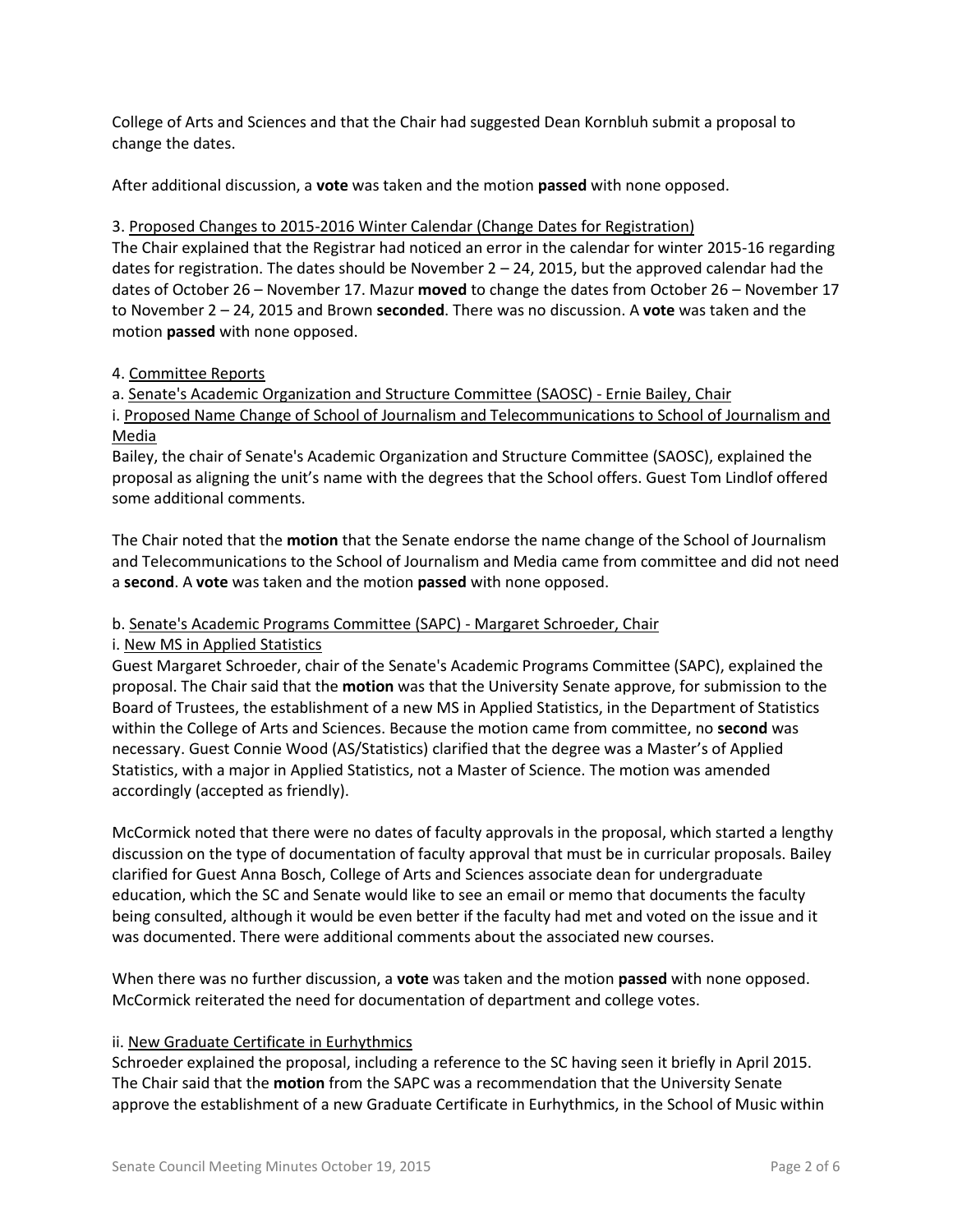the College of Fine Arts. Because the motion came from committee, no **second** was necessary. Schroeder and Guest Martina Vasil (FA/Music) answered questions from SC members. McCormick asked Vasil to submit documentation of approval at the school and college levels and Vasil agreed. There being no further discussion, a **vote** was taken and the motion **passed** with none opposed.

iii. Proposed Dual Degree: Master of Public Health and Masters of Health Administration The Chair said the **motion** from SAPC, which needed no **second**, was a recommendation that the University Senate approve, for submission to the Board of Trustees, the establishment of a new Dual Degree Program comprised of a Master's in Public Health and Master's in Health Administration, both in the College of Public Health at the University of Kentucky. Schroeder and Guests Julia Costich (PbH/Health Services Management) and Martha Riddell (PbH/Health Services Management, director of graduate studies) answered questions from SC members.

When there were no further questions, a **vote** was taken and the motion **passed** with one opposed and one abstaining.

# iv. Proposed New Graduate Certificate in Military Behavioral Health

The **motion** from SAPC, which needed no **second**, was a recommendation that the University Senate approve the establishment of a new Graduate Certificate in Military Behavioral Health, in the College of Social Work. Schroeder explained the proposal and there were many questions and comments from SC member. Guests Chris Flaherty (SW) and Melanie Otis (SW) discussed the proposal with SC members and Schroeder.

There were a few revision requests from SC, outlined below.

- Clarify role of advisory board [advisory, particularly regarding experiential activities], role of faculty of record [determine educational policy, courses, etc.] and role of certificate director [administrative].
- Remove a part-time instructor (PTI) from the role of teaching SW 780, the capstone class, and replace with a tenure-track faculty member.
- Include letter of support from current, interim college dean.

Porter **moved** to table the proposal until Monday, October 26, 2015 and Mazur **seconded**. A **vote** was taken and the motion **passed** with none opposed.

v. Proposed Suspension of Admission into Graduate Certificate in Health Administration The **motion** from the SAPC, which needed no **second**, was a recommendation that the University Senate approve the suspension of admission into an existing graduate program, the Graduate Certificate in Health Administration, in the College of Nursing. Guests Jim Holsinger (PbH/Preventive Medicine and Environmental Health) and Sheila Melander (NU, assistant dean for graduate faculty affairs) answered questions from SC members about the proposed suspension. There were some questions from SC members about the reason why the proposal started a few years ago but was only finalized recently.

When there was no further discussion, a **vote** was taken and the motion **passed** with none opposed.

### c. Senate's Admissions and Academic Standards Committee (SAASC) - Scott Yost, Chair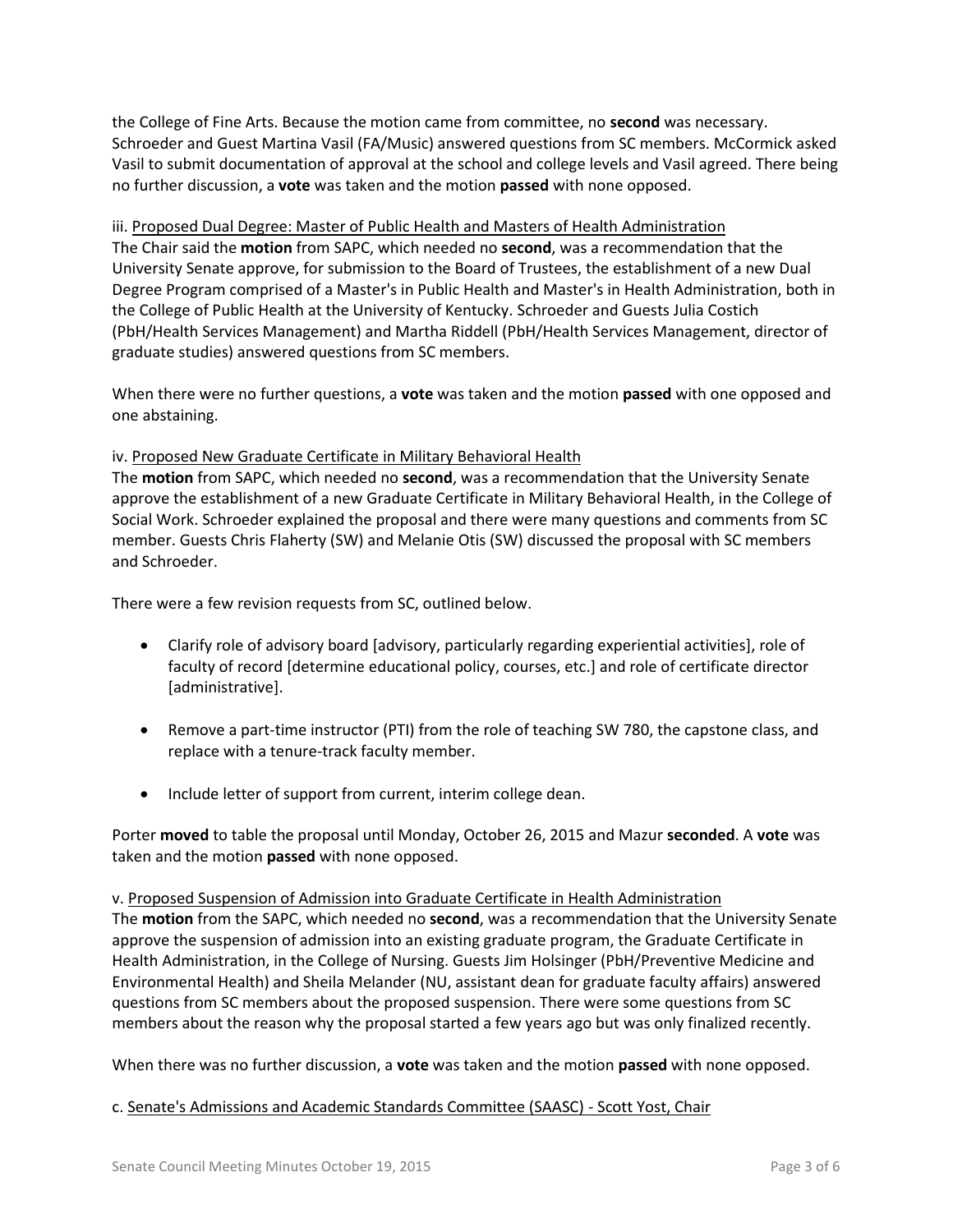# i. Proposed Change to PhD English (Remove World Language Requirement)

Guest Scott Yost, chair of the Senate's Admissions and Academic Standards Committee (SAASC), explained the proposal. The Chair explained that the **motion** from the SAASC, which needed no **second**, was that the Senate approve the proposed change to the PhD English so foreign language is no longer part of the degree requirements. Guests Andy Doolen (AS/English, director of graduate studies) and Jeff Clymer (AS/English, chair) answered questions from SC members. McCormick asked for an email noting the votes of the faculty at the department and college level.

When there were no further questions, a **vote** was taken and the motion **passed** with one opposed.

# 5. Senator Objection to Proposed New Course WRD 410

The Chair explained that the objection was subsequently addressed through discussions between the senator and a representative of the department in question.

# 6. Update on Foreign Language Requirement

Guests Ben Withers (associate provost for undergraduate education), Anna Bosch (College of Arts and Sciences associate dean for undergraduate affairs) and Jeff Rogers (AS/Modern and Classical Languages, Literatures and Cultures, director of undergraduate studies) offered SC members a presentation on activities regarding evolution of UK's foreign language requirement. [Link to presentation available from agenda's web page.] In 2014-15, the SC approved a slight modification to UK's entrance requirement regarding foreign language skills as well as an approval of the recommendation to make foreign language competency a requirement for graduation. A pilot project with standardized testing was conducted in the College of Arts and Sciences for all its incoming first-year students to determine current level of language competency. The American Council on the Teaching of Foreign Languages' AAPPL test (Assessment of Performance toward Proficiency in Languages) was used and is widely recognized by government agencies and the private sector. Testing was done in Arabic, Chinese, German, French, and Spanish, although Rogers said that a test for proficiency in other languages, including Japanese, will need to be identified.

There were a variety of questions from SC members throughout the presentation. After additional comments from Withers, the Chair suggested that the appropriate motion would be to charge those working on the foreign language competency requirement with moving ahead to phase two, in which additional colleges, such as Engineering and Agriculture, Food and Environment and Fine Arts, could participate. Grossman **moved** the motion and Porter **seconded**.

Watt asked if all incoming freshmen would be tested and Withers explained that would happen in phase three. There was extensive discussion regarding whether or not a second phase was needed, or if foreign language competency testing should be rolled out to the entire campus. Bosch and Withers clarified that with a phase two, testing could be done in fall 2016, but the official implementation would have to wait until fall 2017. Bosch reminded SC members that a student could achieve competency apart from taking a foreign language class, such as studying abroad or other avenues that also offer significant foreign cultural engagement. Wood commented that a random sample of undergraduates entering from each college will give a reasonable comparison against the results from Arts and Sciences, which can be used to decide whether or not to implement the testing campuswide.

Grossman suggested editing the motion to move to a phase two in which all colleges participate, as long as the Provost provides financial support if needed, and Porter agreed. There being no further discussion, a **vote** was taken on the motion to charge those working on the foreign language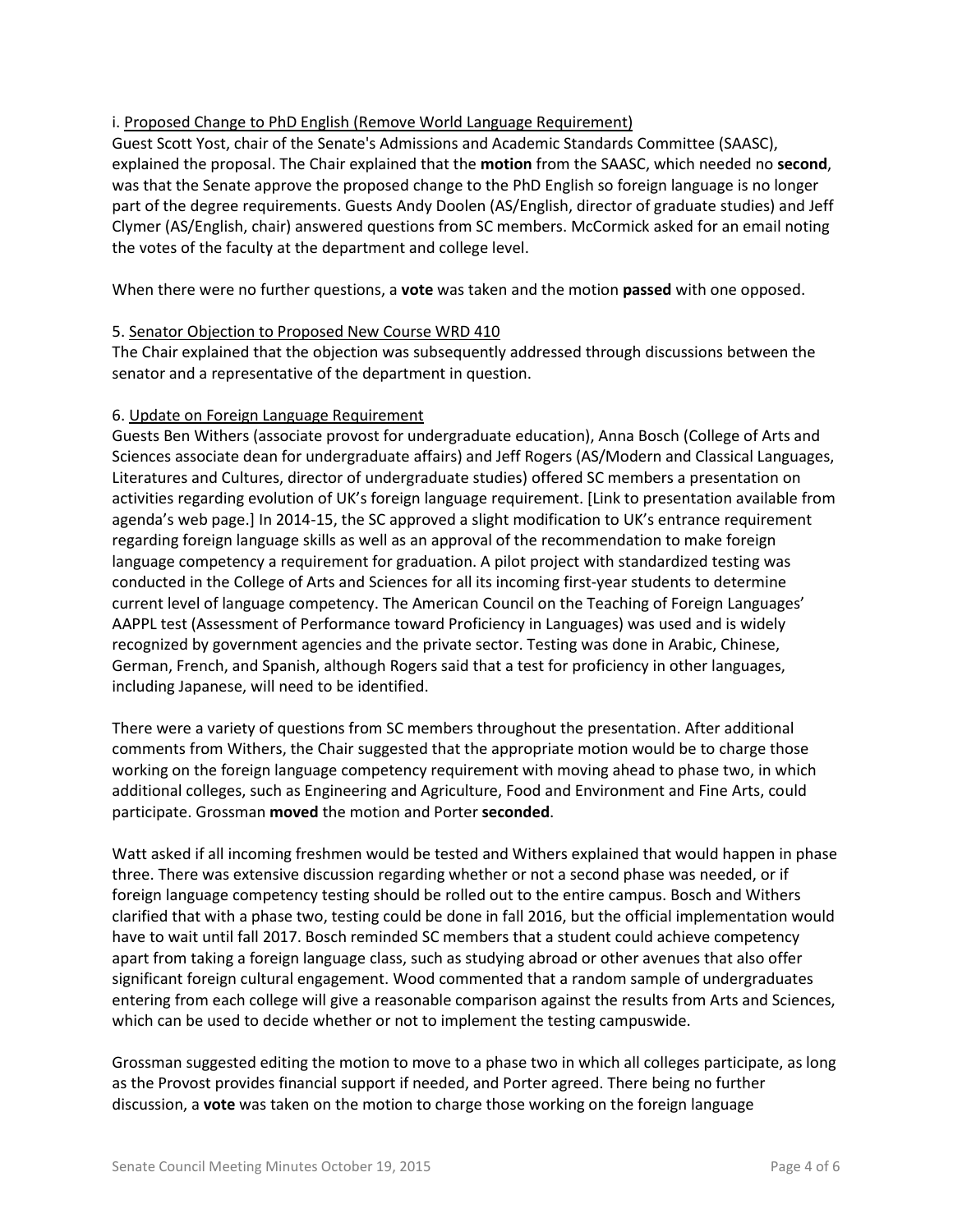competency requirement with moving ahead to phase two, in which all undergraduate colleges participate, to be followed by a stratified random sample survey of all colleges, with financial support from the Provost as needed. The motion **passed** with none opposed.

# 7. Committee Nominees

## a. UK Core

SC members deliberated on the nominees and identified two nominees for Inquiry into the Natural, Physical, and Mathematical Sciences, in case one nominee could not serve. Grossman **moved** to contact two specific faculty [both from Engineering] and Mazur **seconded**. A **vote** was taken and the motion **passed** with none opposed.

SC members then identified two nominees for Global Dynamics, in case one nominee could not serve. Grossman **moved** to contact two specific faculty [both from Arts and Sciences] and Brown **seconded**. A **vote** was taken and the motion **passed** with none opposed.

## b. Health Care Clinical Sciences Area Advisory Committee

SC members identified two faculty from the Department of Veterinary Sciences who could serve on the Health Care Clinical Sciences Area Advisory Committee. Porter **moved** to approve and Brown **seconded**. A **vote** was taken and the motion **passed** with none opposed.

### c. University Appeals Board

Grossman **moved** to reappoint a departing member of the University Appeals Board and Webb **seconded**. A **vote** was taken and the motion **passed** with none opposed and one abstention.

### d. IT Coordinating Committee

Grossman **moved** to put forward the names of four faculty for the vacancies on the IT Coordinating Committee and Porter **seconded**. A **vote** was taken and the motion **passed** with none opposed.

### e. University Dining Advisory Committee

Grossman **moved** to reappoint the existing faculty member who serves on the University Dining Advisory Committee and Brown **seconded**. A **vote** was taken and the motion **passed** with none opposed.

Given the time, McCormick **moved** to discuss the remaining two agenda items ("Senate Meeting Roundtable" and "Discussion on Senate's Role in Matters of Faculty Privilege") at the next SC meeting. Grossman **seconded**. A **vote** was taken and the motion **passed** with none opposed.

The meeting was adjourned at 5:20 pm.

Respectfully submitted by Andrew Hippisley, Senate Council Chair

SC members present: Brown, Gower, Hippisley, Kraemer, McCormick, Mazur, Porter, Webb, Watt, and Wilson.

Invited guests present: Ruth Beattie, Anna Bosch, Jeff Clymer, Julia Costich, Andy Doolen, Chris Flaherty, Jim Holsinger, Tom Lindlof, Sheila Melander, Melanie Otis, Matt Patterson, Martha Riddell, Jeff Rogers, Margaret Schroeder, Martina Vasil, Ben Withers, Connie Wood, and Scot Yost.